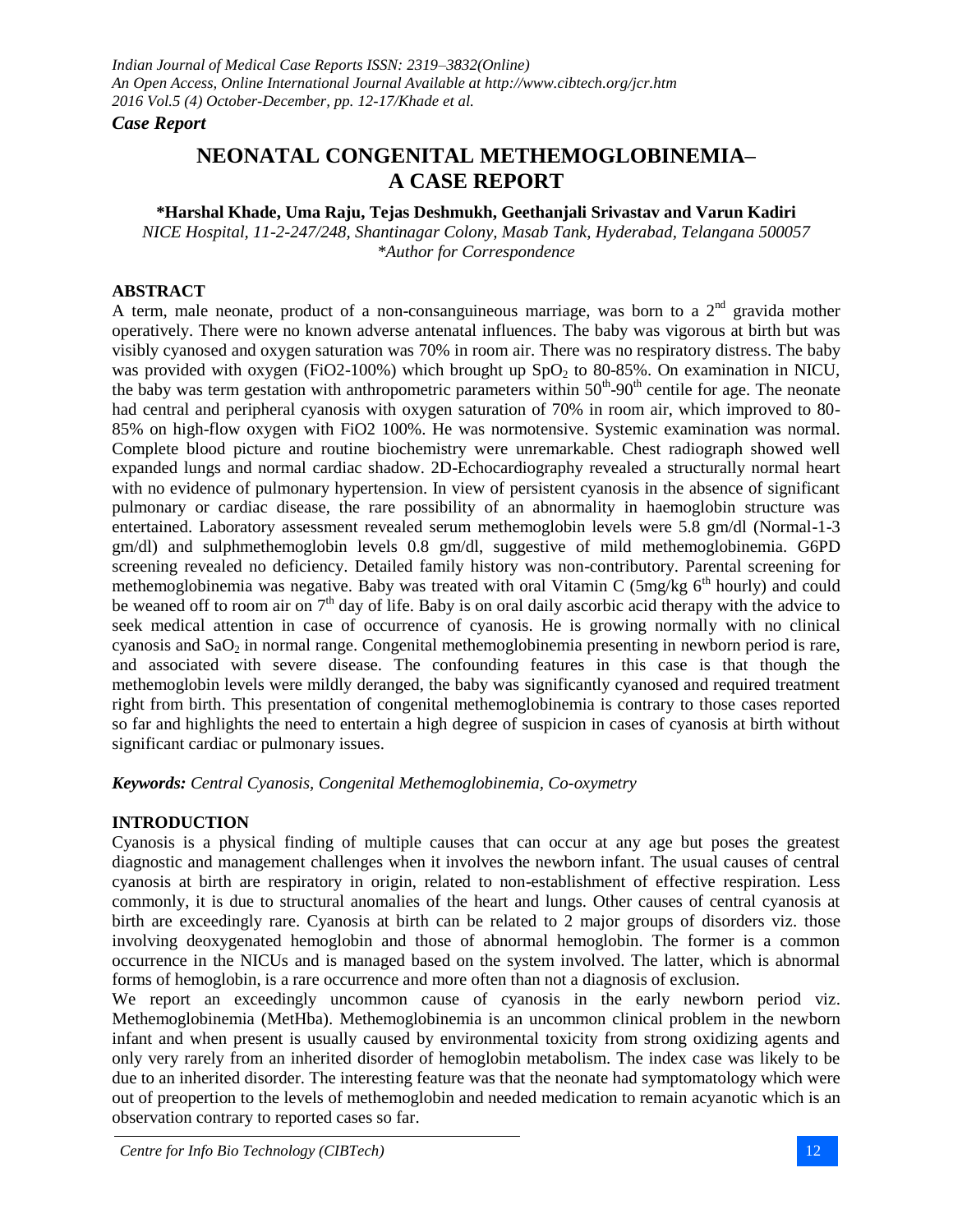### *Case Report*

## **CASES**

A term male baby was delivered operatively by elective cesarean section at a city birthing center. He was vigorous at birth and required no resuscitation. Mother was a  $2<sup>nd</sup>$  gravida with no known adverse antenatal influences. There was no family or past history of any major medical ailment in family. Mother was not provided with any drugs other than routine supplements during pregnancy. At birth, baby was vigorous with normal respiratory and heart rates. He was normotensive. Central and peripheral cyanosis was marked and the oxygen saturation in room air was 70%. The baby was comfortable with no respiratory distress and was provided oxygen by head box. However, he remained cyanotic and oxygen saturation was low. Hence, he was transferred to our centre for further care.

On admission at 4 hours of life, the baby was active and vigorous with quite respiration. His vital parameters were within normal limits. However, the baby had profound central cyanosis. Oxygen saturation in room air was 65-70%. Head to toe examination was normal and there were no dysmorphic features. Cardiac examination revealed no murmurs and was essentially normal. The chest radiography showed normal lung and cardiac shadows. Arterial blood gas analysis showed- pH-7.35, pCO2-34 mmHg, pO2-92 mmHg, HCO3-20 mEq/L on 100% oxygen. In view of the presence of central cyanosis and poor saturation in a baby who did not have respiratory distress, the differential diagnosis of cyanotic congenital heart disease, persistent pulmonary hypertension and polycythemia were entertained. 2D-Echocardiography was carried out which was normal and complete blood picture showed normal blood counts. The possibility of a rare form of hematological disorder was therefore entertained. Rapid bedside screening test of placing a drop of blood on filter paper showed a red colour with no change on exposure to oxygen.

Studies for methemoglobinemia revealed 5.8 gm/dl suggesting mild derangement and normal sulfmethemoglobin levels (0.8 gm/dl). G6PD screening excluded the deficiency. Parental methemoglobin screening was normal. This clinched the diagnosis of congenital methemoglobinemia, an exceedingly rare disorder.

Baby was provided oxygen therapy which marginally brought up the oxygen saturation to 85%. As the methemoglobin levels revealed mild disease, we did not provide methylene blue therapy. However, in view of onset of disease in early newborn period and to enable normal growth and development, we provided ascorbic acid therapy at 5mg/kg/dose four times per day. Over next week, baby showed gradual improvement in oxygen saturation, and oxygen could be weaned off. He was discharged on 9<sup>th</sup> day of life. On follow-up he was thriving well and maintaining oxygen saturation of 90% and is showing the normal growth and development.

Unusual feature about this index case was that although laboratory evaluation suggested mild methemoglobinemia, he was cyanotic and needed medication to maintain normal oxygen saturations and to enable normal growth and development.

### **DISCUSSION**

Methemoglobinemia (MetHba) is a clinical syndrome caused by an increase in the blood levels of methemoglobin (MetHb). Being an exceedingly rare condition, incidence of this disorder in neonates has been rarely reported. It is mainly of two types, viz congenital and acquired. Congenital methb is a result of changes in hemoglobin (Hb) synthesis or metabolism; and acquired disease is due to exposure to several chemical agents which cause acute imbalances in reduction and oxidation reactions.

The molecule of Hb is a tetramer. The most common form of Hb in adults (HbA) consists of two  $\alpha$  and  $\beta$ chains. Each Hb molecule has four atoms of iron ferrous iron  $(Fe^{+2})$ . Each ferrous iron can reversibly link one  $O_2$  molecule, for a total of four molecules of  $O_2$  transported by each Hb molecule. Methemoglobin, along with carboxyhemoglobin (COHb) and sulfhemoglobin (SHb), represents a dyshemoglobin (dysHb), i.e., a type of hemoglobin that does not bind  $O<sub>2</sub>$ . Methemoglobin is the oxidized form of Hb, whose heme  $Fe^{+2}$  is oxidized to ferric iron (Fe<sup>+3</sup>) and thus, cannot bind oxygen. Ferric iron also increases its O<sub>2</sub> affinity, thus causing shift of the dissociation curve of partially oxidized Hb to the left, hindering the release of  $O_2$ in the tissues. Tissue hypoxia caused by MetHb is secondary to a reduction in free Hb to transport  $O_2$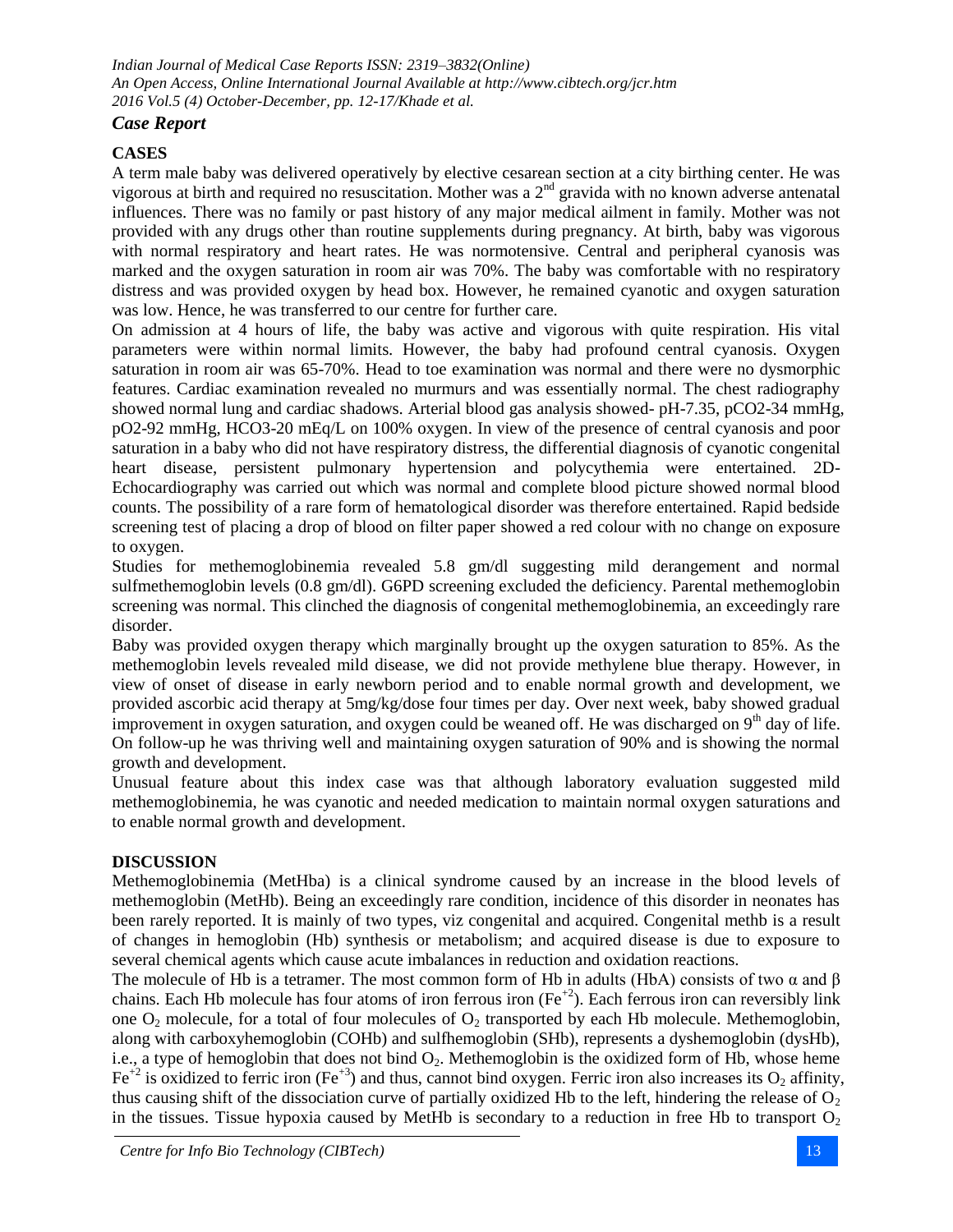## *Case Report*

(relative anemia) and the difficulty to release  $O_2$  in the tissues (Nascimento *et al.*, 2008).

There are two pathways for reduction of methemoglobin back to hemoglobin:

a) The physiologically important pathway is the NADH-dependent reaction catalyzed by cytochrome b5 reductase (b5R).

b) An alternative pathway that is not physiologically active utilizes NADPH generated by glucose-6 phosphate dehydrogenase (G6PD) in the hexose monophosphate shunt. However, there is normally no electron carrier present in red blood cells to interact with NADPH methemoglobin reductase. Extrinsically administered electron acceptors, such as methylene blue (MB) and riboflavin, are required for this pathway to be activated. This non-physiologic pathway becomes clinically important for the treatment of methemoglobinemia (Prchal *et al.,* 2016).

Causes of Methemoglobinemia are either congenital or acquired. Congenital methb is of two types viz:

a) *Cytochrome b5 Reductase Deficiency–* Most cases of hereditary methemoglobinemias are autosomal recessive and are due to homozygous or compound heterozygous deficiency of cytochrome b5 reductase. Cytochrome b5 reductase participates in the transfer of electrons to cytochrome b5 from the NADH generated by glyceraldehyde-3-phosphate dehydrogenase. The gene for NADH-CB5R is located on chromosome 22 (de Alarcón *et al.,* 2013).

b)*Hemoglobin M Disease–* Autosomal dominant hemoglobin M disease due to mutations in either the alpha or beta or, rarely, gamma globin gene. Administration of methylene blue (MB) does not correct this type of congenital methemoglobinemia. There is no effective treatment for the methemoglobinemia seen in this condition, should it be required (Agarwal *et al.,* 2009).

c) *Cytochrome b5 Deficiency–* Rarest form of congenital methemoglobinemia.

Methemoglobinemia associated with enzyme deficiency are of three types viz:-

*Type I Deficiency-* is limited to RBCs and is manifested by methemoglobinemia only.

*Type II Deficiency-* is widespread enzyme deficiency and is characterized by mental retardation in addition to methemoglobinemia.

*Type III Deficiency*- Affects leukocytes and platelets, but is not associated with mental retardation (de Alarcón *et al.,* 2013).

Hemoglobin M (HbM) disease is autosomal dominant defect caused by point mutations that alter a single amino acid in the structure of normal globin. Ten known hemoglobin M mutations are known out of which three affect the alpha globin chain, five alter the beta globin chain, and two involve the gamma chain. Only the alpha and gamma globin chain mutations are associated with neonatal methemoglobinemia, because these are the globin chains in hemoglobin F, the predominant hemoglobin found in neonatal RBCs. Neonatal methemoglobinemia is transient when produced by one of the two gamma chain mutations because the normal developmental switch from fetal to adult hemoglobin eliminates all but a trace of the mutant hemoglobin. Hemoglobin M heterozygotes inheriting alpha or beta globin mutations appear cyanotic their entire life because of the increased met-hemoglobin levels present in their RBCs, but they are otherwise asymptomatic. No therapy is needed (and none is possible). The homozygous state is incompatible with life. Diagnosis of hemoglobin M disorders is made by hemoglobin spectroscopy (Agarwal *et al.,* 2009). Acquired methemoglobinemia is a result of increased methemoglobin formation by various exogenous agents.

Clinical manifestations of MetHb reflect the reduction in carrying capacity, leading to tissue hypoxia. In general, MetHb under 15% causes only a grayish pigmentation of the skin, but the condition is frequently overlooked. However, in the index case though Methb levels were 5.8%, the baby presented with significant central cyanosis at birth which did not regress with oxygen therapy. At levels of 12-15%, patients have central cyanosis non-responsive to the administration of oxygen. Neurologic and cardiovascular symptoms (dizziness, headache, anxiety, dyspnea, symptoms of low cardiac output, somnolence, and seizures) are commonly present with fMetHb above 20-30%. As levels of MetHb increase, the patient suffers with reduction in the level of consciousness, respiratory depression, shock, and death. Levels of MetHb above 70% are usually fatal (Chui *et al.,* 2005).

The presence of methemoglobin can be suspected when the oxygen saturation as measured by pulse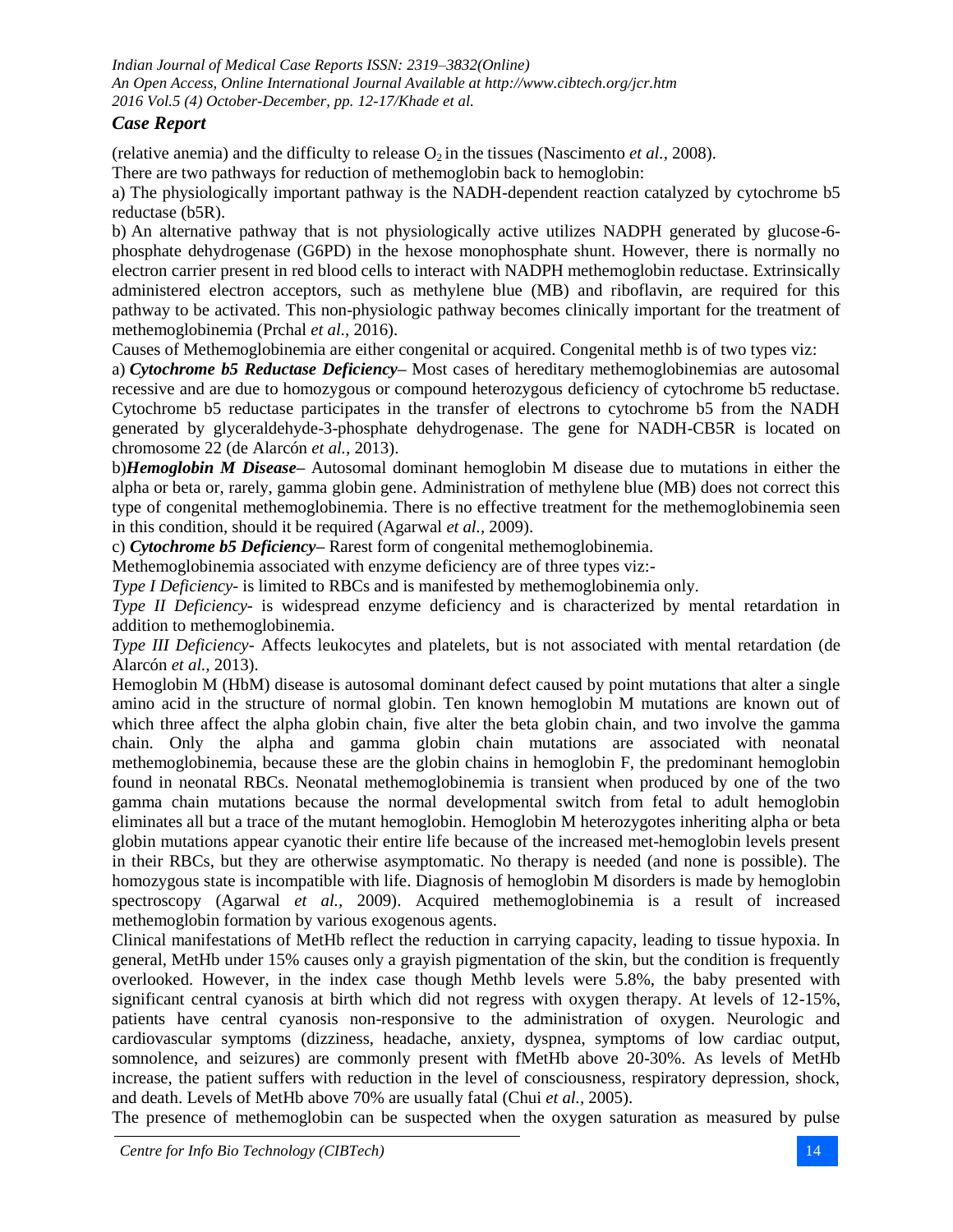## *Case Report*

oximetry is more than 5 percent lower than the oxygen saturation calculated from arterial blood gas analysis ("saturation gap"). In practice, this saturation gap may be as great as 45 percent. When pulse oximetry shows an oxygen saturation ≤90 percent and the arterial oxygen partial pressure is ≥70 mmHg is also indicative of methemoglobinemia. In the present case, oxygen saturation was 70-75%, and PaO2-92 mm of Hg.

In a case of methemoglobinemia, when an arterial blood gas is drawn, the colour of blood is commonly a brown or chocolate colour. Upon exposure to air, the colour of the blood does not change in a case of methemoglobinemia. Rapid screening test can be done bedside by placing a drop of blood on filter paper and then waving the filter paper in the air to allow the blood to dry. Deoxygenated normal hemoglobin turns red, whereas methemoglobin remains brown. Using this technique, methemoglobin levels of 10% or more can be detected. In the index case, both case and control samples turned red, suggesting ours is a case of mild methemoglobinemia (Figure 1).



**Figure 1: Rapid Screening Filter Paper Test**

Filter Paper test shows no change in colour of both case and control samples on exposure to oxygen.

Blood gas analysis measures arterial oxygen partial pressure and estimates oxygen saturation by comparison with a standard curve. Since arterial oxygen partial pressure is normal in subjects with methemoglobinemia, blood gas analysis will give falsely high levels of oxygen saturation in the presence of methemoglobin. Methemoglobinemia is strongly suggested when there is clinical cyanosis in the presence of a calculated normal arterial  $pO_2$  (PaO<sub>2</sub>) as obtained by arterial blood gases. Arterial blood gas analysis is deceptive because the partial pressure of oxygen is normal in subjects with excessive levels of methemoglobin (Prchal *et al.,* 2016).

Co-oximetry is the gold standard for the diagnosis of MetHba which has peak absorbance at 631 nm. The co-oximeter is capable of measuring the concentration of different types of Hb in the blood through spectrophotometry, using different wavelengths. When dyshemoglobins are present, only multiplewavelength co-oximetry can give accurate measurements of the true oxygen-carrying status because it assesses all hemoglobin species (Haymond *et al.,* 2005). A fresh specimen should always be obtained as methemoglobin levels tend to increase with storage. False positives may occur in the presence of other pigments, including sulfhemoglobin and methylene blue (MB). Methemoglobin detected by the cooximeter should be confirmed by the specific Evelyn-Malloy method.

Evelyn-Malloy method is used for confirmation of methemoglobinemia. Addition of cyanide binds to the positively charged methemoglobin, eliminating the peak at 630 to 635 nm in direct proportion to the methemoglobin concentration. The subsequent addition of ferricyanide converts the entire specimen to cyanomethemoglobin for measurement of the total hemoglobin concentration. Methemoglobin is then expressed as a percentage of the total concentration of hemoglobin. Use of the Evelyn-Malloy method for determining the concentration of methemoglobin is especially important after the therapeutic use of MB, since the co-oximeter "reads" MB as if it were methemoglobin.

Incubation of blood with MB distinguishes cytochrome b5R deficiency from HbM disease; this treatment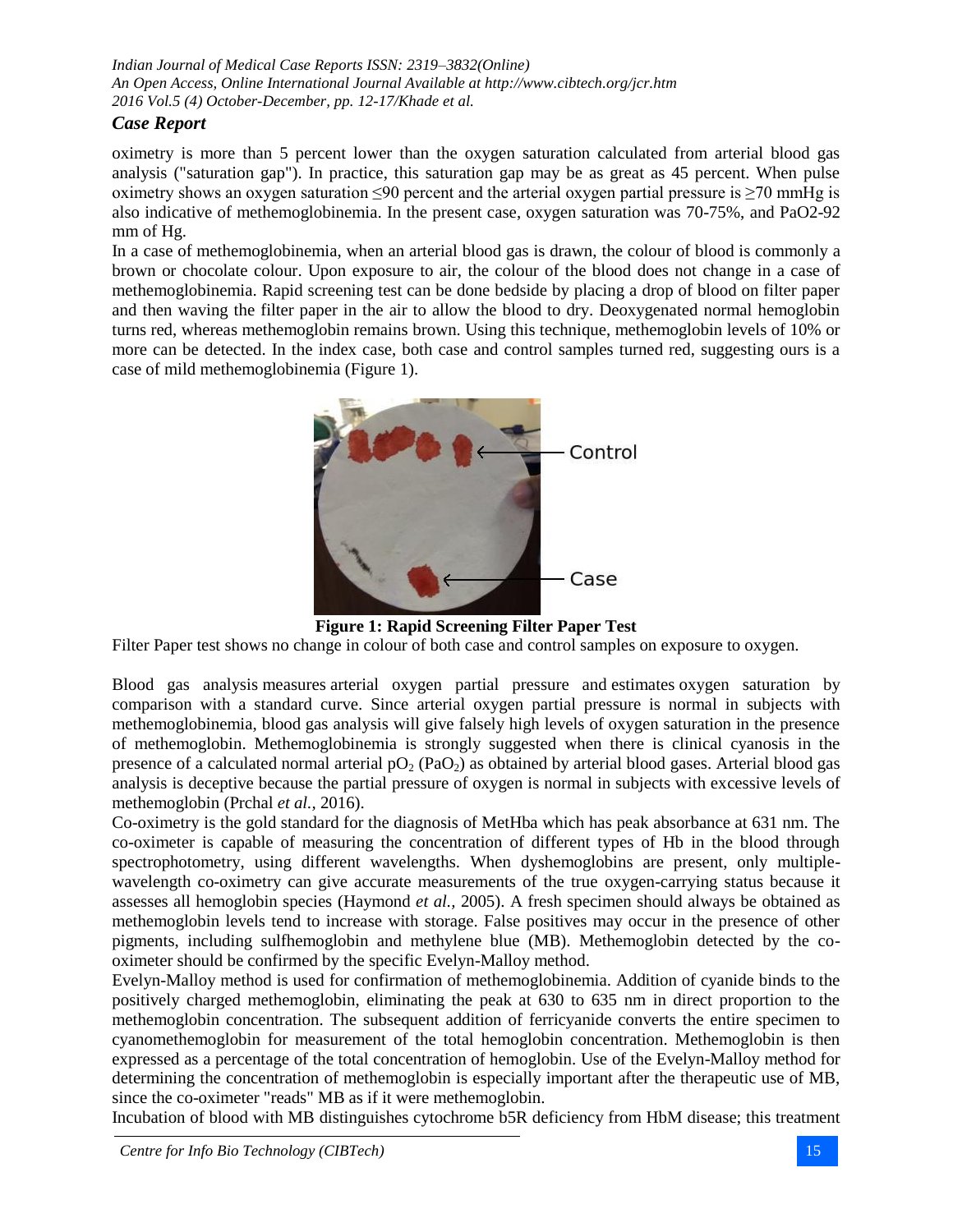## *Case Report*

will result in the rapid reduction of methemoglobin through the NADPH-flavin reductase pathway in cytochrome b5R deficiency but not in HbM disease. Measurement of the level of cytochrome b5R activity or cytochrome b5 is required to distinguish cytochrome b5R deficiency from cytochrome b5 deficiency; however, these assays are not available easily (Prchal *et al.,* 2016). Hemoglobin electrophoresis is done for diagnosis and confirmation of HbM disease. A poor response to methylene blue is seen in G6PDdeficient individuals, hence G6PD levels should be determined before starting methylene blue therapy.

The treatment options most often employed are methylene blue (MB) and ascorbic acid (vitamin C) (Prchal *et al.,* 2016). Methylene blue is a thiazine dye with dose-dependent antiseptic and oxidizing properties. It activates NADPH methemoglobin reductase, which reduces methylene blue to methylene leucoblue, which transforms MetHb in reduced hemoglobin by a non-enzymatic mechanism via the NADPH-dependent pathway (Nascimento *et al.,* 2008). MB (1% solution) is given intravenously in a dose of 1 to 2 mg/kg diluted in normal saline as an infusion over 5-10 minutes (Venkateswari *et al.,* 2007). Milder cases and follow-up severe cases can be treated orally with methylene blue 60 mg three to four times a day. Methylene blue is not indicated in cases of HbM (Ramanamurthy, 2013). The response to methylene blue is both therapeutic and diagnostic. MB should not be administered to patients with known G6PD deficiency, since the reduction of methemoglobin by MB is dependent upon NADPH generated by G6PD. As a result, MB may not only be ineffective, but it is also potentially dangerous since MB has an oxidant potential that may induce hemolysis in G6PD-deficient subjects precipitating acute hemolysis, thus, further decreasing oxygen delivery (Rosen *et al.,* 1971). N-acetyl-cysteine (another electron donor) has been used on those cases (Maddali and Fahr *et al.,* 2005).

Ascorbic acid (vitamin C) has direct reducing action on methemoglobin rather than to restoration of the normal enzymatic reduction mechanism. Acquired (acute) MetHba does not respond to ascorbic acid because its capacity to reduce MetHb is much inferior to that of endogenous enzymatic systems (Gibson, 1943). Dose of ascorbic acid used is 5mg/kg/dose (Shonola and Da-Silva, 2003). Riboflavin is also being used in some cases. NADPH undertakes around 5% of this activity in RBCs under normal conditions, requiring NADPH and an electron acceptor cofactor. Riboflavin act as electron acceptors to reduce MetHb (McDonagh *et al.,* 2013). Use of riboflavin in high dose i.e. 120 mg/d has been reported (Hirano *et al.,* 1981). In vitro, NO-induced methemoglobin formation is significantly decreased partially by high riboflavin concentrations (120 microM) (Dötsch *et al.,* 2000).

For treatment of acute acquired methemoglobinemia a thorough search for an offending agent should be made and, if found, the agent should be removed and/or discontinued. Methylene blue 2 mg/Kg diluted in normal saline as an infusion over 5-10 minutes, followed by a repeat dose of 1 mg/Kg an hour later is usually effective (Venkateswari *et al.,* 2007). In patients unresponsive to Methylene blue, hyperbaric oxygen therapy and Exchange-transfusion is advised. Hyperbaric oxygen therapy increases the level of  $O<sub>2</sub>$ dissolved in the plasma and brings  $CO<sub>2</sub>$  close to the minimum necessary to maintain the metabolism, even in the of severe anemia. With hyperbaric treatment it is possible to maintain the  $O_2$  temporarily, until the oxygen carrying capacity is restored with Exchange transfusion. Therefore, both hyperbaric oxygen therapy and Exchange-transfusion are reserved for severe cases that do not respond to methylene blue (Jansen *et al.,* 2003).

### *Conclusion*

Congenital methemoglobinemia is a rare syndrome with multiple etiologies. Because of its rare occurrence in the neonatal period, its incidence is largely unknown. The diagnosis should be considered in cases of severe cyanosis non-responsive to oxygen administration, after ruling out cardiopulmonary dysfunction. Such cases are detected usually accidently or in perioperative period due to anaesthetic complications. Our index case is an example of congenital methemoglobinemia which presented with cyanosis at birth, and was diagnosed early because of exclusion of cardiopulmonary disease and estimation of methemoglobin levels. The interesting feature was that the neonate had symptomatology which were out of proportion to the levels of methemoglobin and needed medication to remain acyanotic as well as to ensure normal growth and development.

## *Funding:* Nil